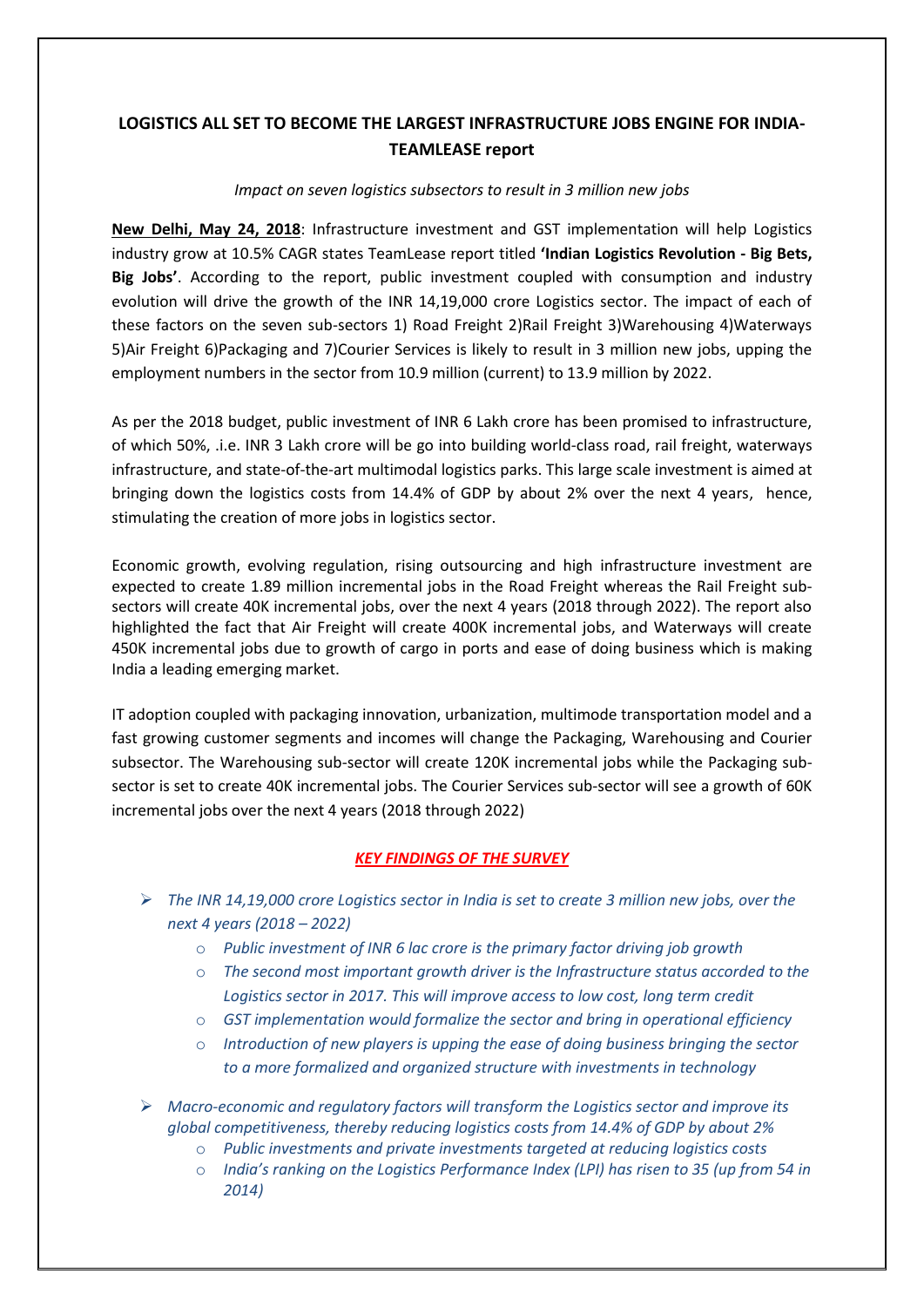- *Each of the seven large, fast growing, logistics sub-sectors will create significant number of jobs over the next 4 years*
	- o *Road Freight will account for 1.89 million new, potential, logistics jobs (63% of all potential jobs in the sector)*
	- o *Rail Freight (40K incremental jobs), Waterways (450K incremental jobs), Air Freight (400K incremental jobs) and Warehousing (120K incremental jobs) will contribute a million more jobs over the next 4 years*
	- o *Courier Services will create 60K incremental jobs and Packaging will create 40K incremental jobs, over 2018 – 2022*
- *Developing and optimizing logistics infrastructure across the country will result in a pan-India distribution of the 3 million new, incremental, jobs*
	- o *Government initiatives are focused on better utilizing waterways, creating freight corridors, logistics hubs, multimodal logistics parks and logistics clusters*
	- o *Delhi-NCR, Mumbai, Chennai and Bangalore will generate 1.74 million incremental and Kolkata, Hyderabad and Pune, together, will contribute 682K incremental jobs*
- *Technology is having a profound impact on the logistics sector making certain skills redundant, forcing the aggregation of some other skills and eliminating certain jobs at the lower end of the hierarchy*
	- o *The impact of technology on jobs and skills will vary, primarily, by hierarchy and depending upon the specific nature of disruption there could be skill redundancies or skill deficits and requirements for skill aggregation and re-skilling*
	- o *Mumbai, Chennai, Delhi, Hyderabad and Pune have the largest skill gaps (greater than 100K people).*

Commenting on the report, **Ms. Rituparna Chakraborty, Co-founder & EVP, TeamLease Services**, said, "Logistics sector is going through an exciting phase with a number of public investments in line. There will be an enormous shift in demand management between transportation modes – the overburdened road network is set to share significant oncoming demand with dedicated railway freight corridors that have superior freight handling capacity. New national waterways being built, a plethora of sophisticated 3PL and 4PL players revolutionizing the warehousing sub-sector, increasing consumption and consumer maturity is providing a big fillip to the packaging sub-sector. All of these changes alongside the interplay of sector demand – from Manufacturing, FMCG / FMCD Retail and Ecommerce – and technology will not only create innumerable jobs but also metamorphose the skills landscape for logistics."

Mr. Pranay Prakash, Senior Director, Human Resources, Delhivery elaborated "It is exciting times ahead for the logistics industry. With the policy initiatives that the Government is driving, including according Infrastructure status to the industry, implementation of GST and E Waybills etc, it has opened up the entire sector – both from and investment as well as job creation perspective. While this provides for an immense business potential, it also poses the challenge of availability of skilled manpower across warehousing, trucking and allied service. A PPP model on creating the required infrastructure, the State's investment on upskilling people and the private sector's investment on Technology are going to be the key drivers of this growth story."

Key government initiatives like Bharatmala Pariyojana and National Highway development Project (NHDP) will not only focus on optimizing efficiency of freight across the country but it prove to be the catalyst in creating the maximum number of jobs across road freight. Initiatives like Sagarmala Pariyojna and New National Waterways conceptualized by the government of India aims to promote port-led development in the country will be the key factors in creating jobs in water freight.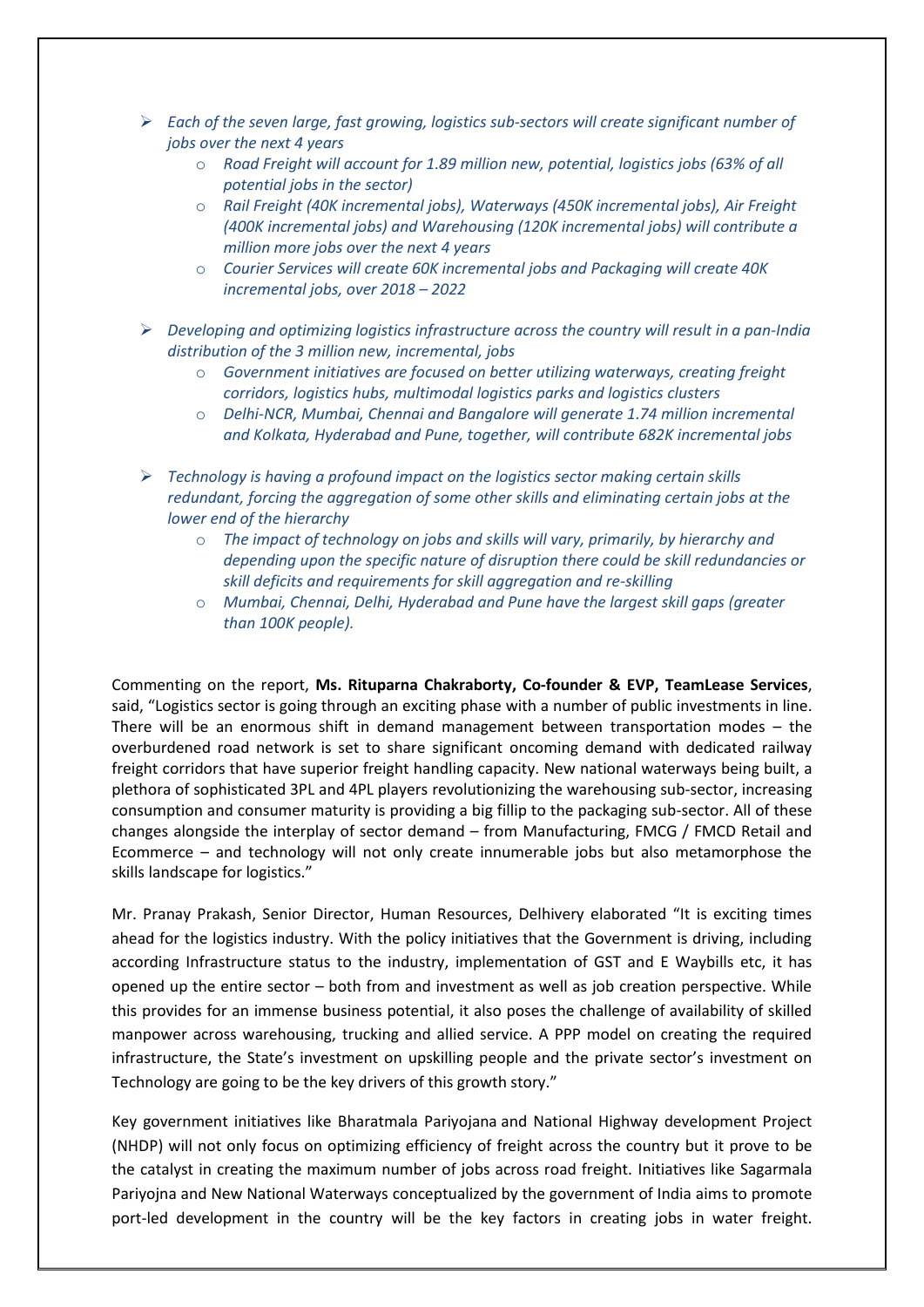Multimodal logistics park, Logistics clusters DMIC and DFC are other initiatives taken by the government to create incremental job growth across the seven sub-sectors in logistics. In fact, ecommerce which is not being awarded the infrastructure status is also aiding in the formalization of logistics sector.

Mumbai, Delhi- NCR, Pune, and Ahmedabad are a few regions that will be benefitted the maximum through these initiatives thereby creating the maximum number of jobs in Road freight, while Allahabad, Ahmadabad, Chennai and Guwahati will create the maximum jobs in water ways.

"E-commerce B2C has been a sunshine segment for India for over 5 years. With GST taking shape and some large consolidation, the e-commerce industry is poised for new matured growth by 35%- 40% year on year from here on. Opportunities in tier 3 tier 4 cities would out beat the growth in tier 1 and tier 2 cities basis the smartphone and data leverage. Grocery, B2B, ecommerce is the next big thing ahead & would drive the markets ahead creating bundles of opportunities on new employment & logistics players" added Mr. Dilip Sharma, Sr. Vice President & Country Head-Operations, Ecom Express

Commenting on the potential of the sector Mr. M A J Jeyaseelan, Advisor, Infrastructure Industry and Logistics Federation of India said, "Everyone knows that successful logistics management is all about having the right product in the right place at the right time. However, doing all these at the right cost is the most critical challenge not only for logistic managers but also for the economic policymakers. Logistics management is being transformed from a cost centre into a profit centre. Cost of logistics is also proving to be a decisive factor in determining the competitiveness of economies. While most businesses are still grappling with third and fourth party logistics, technology infusions and particularly the application of artificial intelligence are changing the logistics value chain far beyond one's imagination. The driving force for this rapid transformation is the need to do logistics management at the right cost."

Another interesting finding of the survey is the challenges in sourcing the right talent for the right job. Challenges in attracting and retaining talent include perception of Logistics as a low-skilled sector, availability of formally trained talent and outdated work processes in the sector. While hazardous and high-stress working conditions, low compensation levels and inadequate benefits, lack of learning and development initiatives make employees leave the sector prematurely.

The study further delves deep into the skill requirements in the Logistics sector. Technology and the industry knowledge will transform potentially every role in a logistics organization. According to the survey there is a dearth of 950K jobs across 8 primary logistics sub sectors. The survey indicates severe short supply and lack of junior level talent in the sector. While in Ahmedabad, Kolkata and Chennai junior levels comprise 50% or less of the total skill gap, Bangalore, Delhi and Hyderabad have surplus senior talent. With the creation on 3 million jobs spread across the country, this demand-supply ratio is likely to be met.

Interestingly enough, the proportion of women employees in this sector has risen to 21% (current) from 5% in 2010. It is expected to more upwards to 26% by 2021. Employers are reorienting themselves for a relatively more egalitarian talent management era, encouraging gender diversity and embracing new technologies. While unhygienic working conditions, incompatible life balance, harassment, bullying and violence were some of the workplace inhibitors, preference for male candidates, biased selection criteria in job role descriptions and entrenched gender norms were a few barriers that held active women participation in this sector. However, the sector now shows promising numbers for women participation and gender diversity.